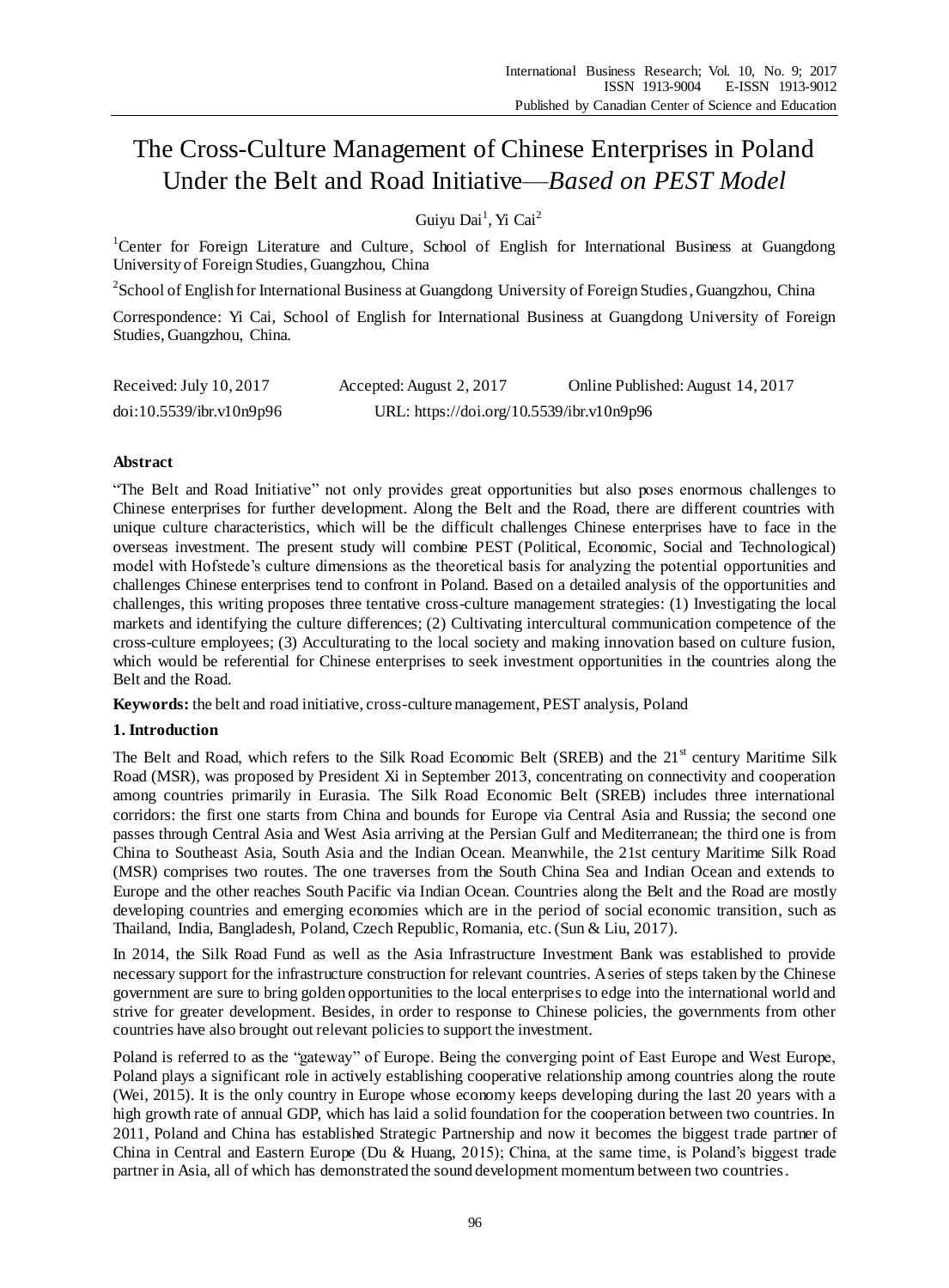In the process of investment in Poland, Chinese enterprises will witness great opportunities, but at the time, will face a lot of cultural challenges (social factors) for Polish people have their own way of doing business and their own cultural conventions. Those are the reasons why Poland is chosen as the target country of case analysis in this paper. Through the case analysis, the current research will try to propose some feasible cross-culture management strategies in the overseas investment, especially in the investment of Poland.

# **2. Literature Review**

# *2.1 Previous Study on the Cross-Culture Management*

Cross-Culture Management is a newly-emerged interdisciplinary subject gradually developed in America in the late 1970's. With the deepening of globalization, more and more enterprises are seeking investment in the international world and are attaching even greater importance to the cross-culture management so as to make profits through handling cultural discrepancies and formulating appropriate acculturation strategies. According to the American scholar David A. Ricks, "Most of the failure of the multinational corporations is caused by neglecting the basic and subtle understanding of culture differences (Guan, 2012).'' Many scholars have proposed their own strategies of cross-culture management in a general sense. Tang (2005) has summed up some feasible strategies for the reference of Chinese enterprises after analyzing the cross cultural management in foreign countries. Those strategies are as follows: making cross-culture management strategy; identifying the cultural differences by analyzing from different culture dimensions; conducting cross-culture management training; establishing communication mechanism; innovating based on culture integration. In the article *Intercultural Shock and Inter-Cultural Management*, Li (2006) has expounded the development of intercultural enterprise management, pointing out that the core of which is intercultural shock management. He has further analyzed that the culture shock mainly resulted from the following three reasons: (1) different values; (2) intercultural communication barriers (stereotype, ethnocentrism, etc.); (3) different ways of thinking and working, etc. He has also provided some feasible intercultural management strategies, such as arousing people's awareness of cross-culture management, unifying the values within the enterprise, adopting the localization management strategy, and learning the foreign culture, in which he accentuated the importance of cross cultural training.

Some other scholars have taken a country or an enterprise as an example to analyze the specific cultural differences and strategies, which has narrowed down the scope and makes the study more concrete. For example, by combining qualitative research method and quantitative research method in his article *Cross-Cultural Management Research of Thai Enterprise to Enter the Chinese Market*, Zhao (2014) compares the culture differences between China and Thailand , and comes to the conclusions that: (1) The enterprise should first identify the different management styles and cultivate the cross-cultural management awareness; (2) Emphasis should be given to the acculturation and localization; (3) Cross-cultural training should be conducted to cultivate employees' intercultural communicative competence so that culture conflicts will be alleviated; (4) Cultural fusion is the core of cross cultural management, and is the most effective way to address culture conflicts. Gu (2011) has taken the successful cross-culture management of the Coca Cola Company of China as an example, illustrating how to manage the multinational corporation internationally and cross-culturally.

# 2.2 Previous Study on the Cross-Culture Management under the Belt and Road Initiative

As the Belt and Road Initiative is a newly proposed policy late in 2013, few researches have been done from the perspective of cross-culture management. According to our knowledge, up to now, there are mainly two scholars who have attempted to make research from this aspect.

Taking Hofestede's culture dimensions as his theoretical basis and combining with the national geographic distribution, Gao (2015) analyzed the culture difference among different countries along the Belt and the Road and proposed cross-culture management strategy for Chinese enterprises to go out. Yang, Chen, Lin and Song (2016) believed that culture conflicts in cross-culture management mainly result from ethnocentrism, differences of customs and religions, value divergence, and communication barriers, and the effective ways of alleviating culture conflicts are identifying culture differences, conducting intercultural training and encouraging talent localization.

The above two scholars have explored cross-culture management strategies based on the analysis of the countries along the Belt and the Road as well as their cultural differences; however, the countries involved are extensive and their analyses of culture differences are rather general and their strategies are less concrete . So the present study chooses Poland as the target country to analyze the challenges and opportunities Chinese enterprises will confront based on a combination of Hofstede's culture dimensions and PEST model and tentatively explores the concrete cross-culture management strategies in Poland.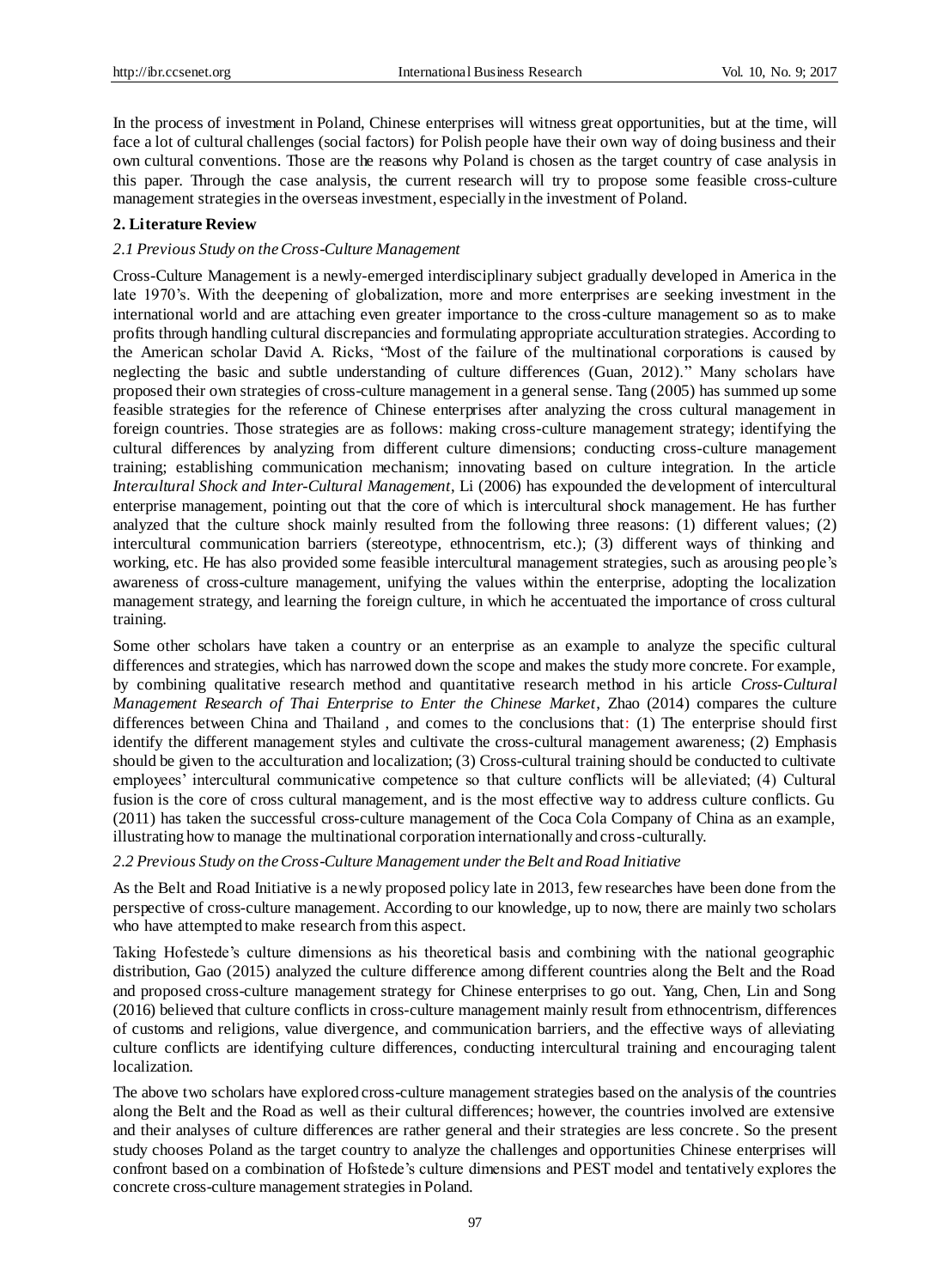## **3. Theoretical Framework**

## *3.1 PEST Analysis*

PEST analysis is an analysis model examining the external environment and the global factors that may affect a business. It can provide a quick understanding of the external pressure facing a business and their possible constraints on its strategy. It is usually divided into four external influences on a business—political, economic, social and technological (Zhu, 2010).

Political analysis is to find how political development, locally, nationally, internationally affect the strategy of a business. There are some important political variants, including the nature of the ruling party, political system, economic system, government regulations, the changes of tax law, environmental protection law, industrial policy, investment policy, government subsidies, anti-dumping laws, etc. (Jiang, 2009).

Economic analysis is to find how economic factors may affect the business. Those economic factors include the spending pattern of consumers, economic conditions such as inflation and unemployment, fiscal and monetary policies of the government, as well as the changes in production and labor market etc. Economic environment consists of macroeconomic environment and microeconomic environment. The former refers to a country's population and its growth trend, the national income, the GDP as well as the level and speed of the national economic reflected in the above mentioned index. The latter refers to the consumer's income levels, preference, deposits and employment situation of the local area. All the factors mentioned above will directly determine the size of the market (Jiang, 2009).

Social analysis is to find what competitive advantage a business may gain by social changes. Social environment refers to the educational status, religions, customs, aesthetic views, and the values etc. of a community (Jiang, 2009). The educational level will determine people's hierarchy of needs; religions and customs will prohibit or resist certain activities; aesthetic views will influence people's attitude towards organizational goals, the mode of activity and the achievements. Some important social factors include demographic structure, life expectancy, average income, lifestyle, average disposable income, purchasing habits, moral concerns, gender role, investment propensity, average educational level, population control, energy conservation, etc.

Technology is vital for competitive advantage, and is a major driver of globalization. Technological analysis is to find how new technologies might affect the business activities. In addition to keeping abreast with the development of the technologies to which the enterprises directly related, much more information is to be known about the focus of the nation's technological development and investment, R&D (research and development) expenditure, the speed of technology transfer and technology commercialization as well as patent protection, etc (Jiang, 2009).

# *3.2 Hofstede's Cultural Dimensions Theory*

Culture shock is the root cause of culture difference (Feng, Ma & Song, 2015). Generally speaking, the culture difference origins from various historical traditions and processes of social development and also results from the distinctive organizational culture; meanwhile, the individual competence of coping with culture conflicts varies greatly from person to person. Therefore, enterprises will confront culture shocks in one way or another. With culture difference exerting such a profound impact on economic activities, more and more experts embark on the research of cultural characteristics so as to help people understand and predict the behaviors and motivations of different culture communities. In the field of cross culture research, Geert Hofstede, the anthropologist from Holland, has been universally acknowledged as the most influential scholar. The cultural dimensions theory he put forward has been widely applied in cross culture practice and research. (Feng, Ma & Song, 2015)

According to Hofstede, there exists an internal structure of different cultures (Feng, 2008). Based on a large scale survey on the employees of IBM regarding their national value differences, Hofstede generalized the structure into four basic dimensions, that is, uncertainty avoidance, individualism, power distance, and masculinity. Later, another two dimensions, the long-term orientation and indulgence, were added by Hofstede and other scholars.

The current study tries to combine PEST analysis model and Hofstede's culture dimensions into a theoretical framework (as seen in the following diagram) for the proposal of the cross-cultural management strategies to be applied in Poland.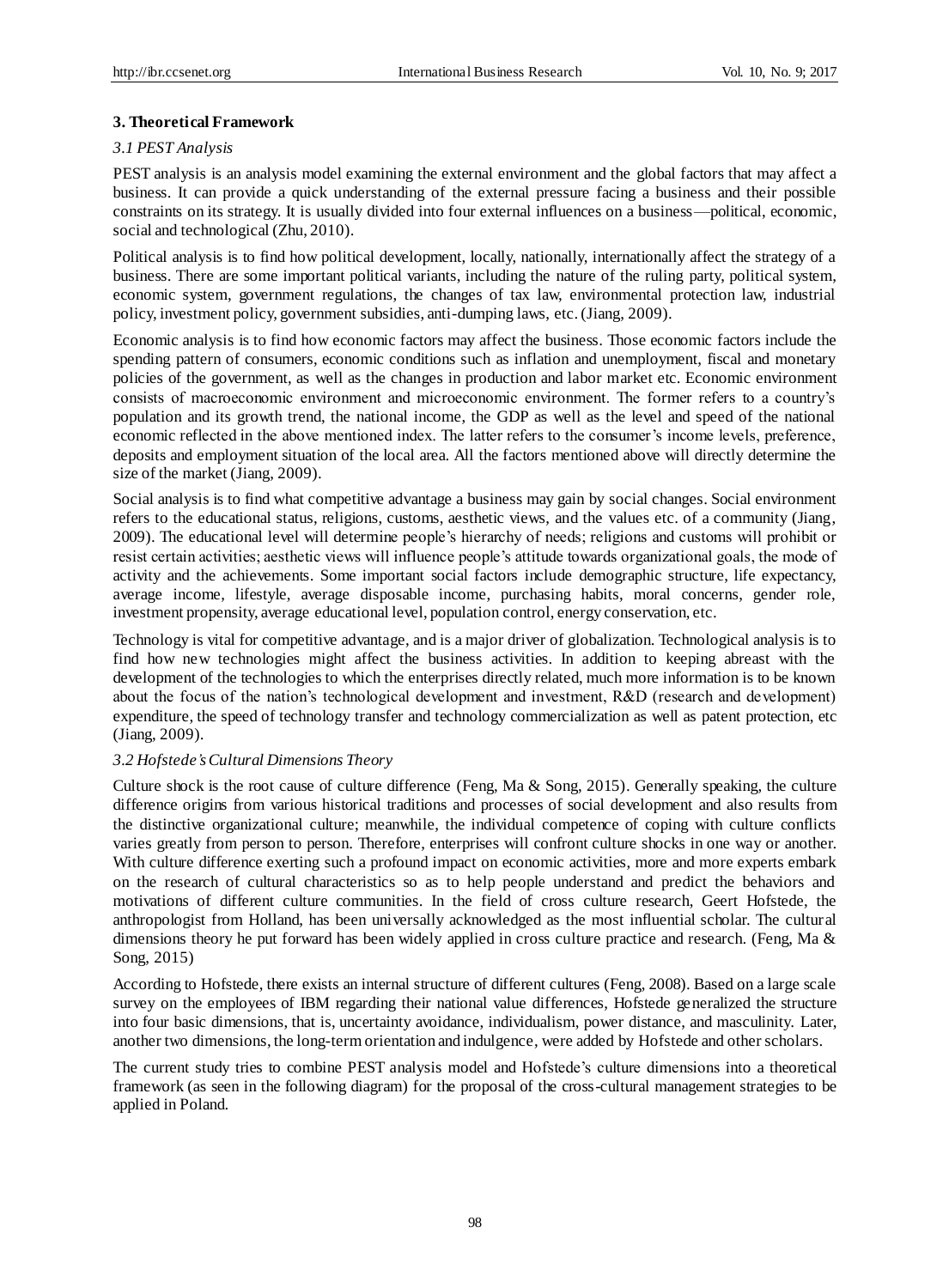

Figure 1. Theoretical Framework of the Paper

Based on the above framework, this paper will analyze the political, economic, and technological opportunities and the culture challenges (social factor) Chinese enterprises tend to confront in Poland and then put forward some tentative cross-culture management strategies for the reference of Chinese enterprises in Poland as well as in other countries.

# **4. PEST Analysis of Poland**

Chinese enterprises will face lots of opportunities and challenges when investing in Poland. The present author will analyze in detail from the following four perspectives based on PEST model.

# *4.1 Political Factor*

The friendly relationship between our two countries has a long history and Chinese enterprises will witness a favorable political environment when investing in Poland. In 1950s, Poland and China cooperated with each other closely. The bilateral relationship between two countries had developed in an all round way and the leaders had exchanged visits on a frequent basis (Du & Huang, 2015). In international affairs, China supported Poland's initiative of nuclear-free zone in central Europe, at the same time, Poland backed China in the Korean War and its struggling of the reunification of the country as well as the restoration of its legitimate seat in UN. Though the relationship between two countries was deteriorated in the late 50s, it restored to its formal state in the 1990s and the two countries have exchanged more frequently after entering the  $20<sup>th</sup>$  century. In 2011, president Komorowski visited China and the two countries made a communiqué about establishing strategic relationship, which indicates the further development of the partnership of two countries (Du & Huang, 2015).

At present, the political system of Poland is stable, and is not vulnerable to some emergencies and political turbulence, indicating that Chinese enterprises can enjoy a safe and sound investment environment.

In recent years, some policies and mechanisms introduced by the government have vitalized the cooperation between two countries. In 2012, "16+1 Cooperation" mechanism was established in Warsaw. It is a new platform for China and 16 Central and Eastern European (CEE) countries to enhance their relationship and promote economic development. This new platform has not only expanded mutually beneficial cooperation, but has also deepened the China-EU comprehensive strategic relationship (He, 2016; Chen & Wang, 2015). The most important is the Belt and Road Initiative put forward in 2013. It has facilitated the cooperation between two countries. The Long-term Development Strategy of Poland in 2030 as well as its emphasis on economic diplomacy corresponds with Chinese Silk Road Initiative. Polish government has enacted many incentive policies to attract foreign investments, including income tax exemption of the special economic zone, exemption of the real estate tax, as well as preferential tax deduction of R&D center and of purchasing new technology.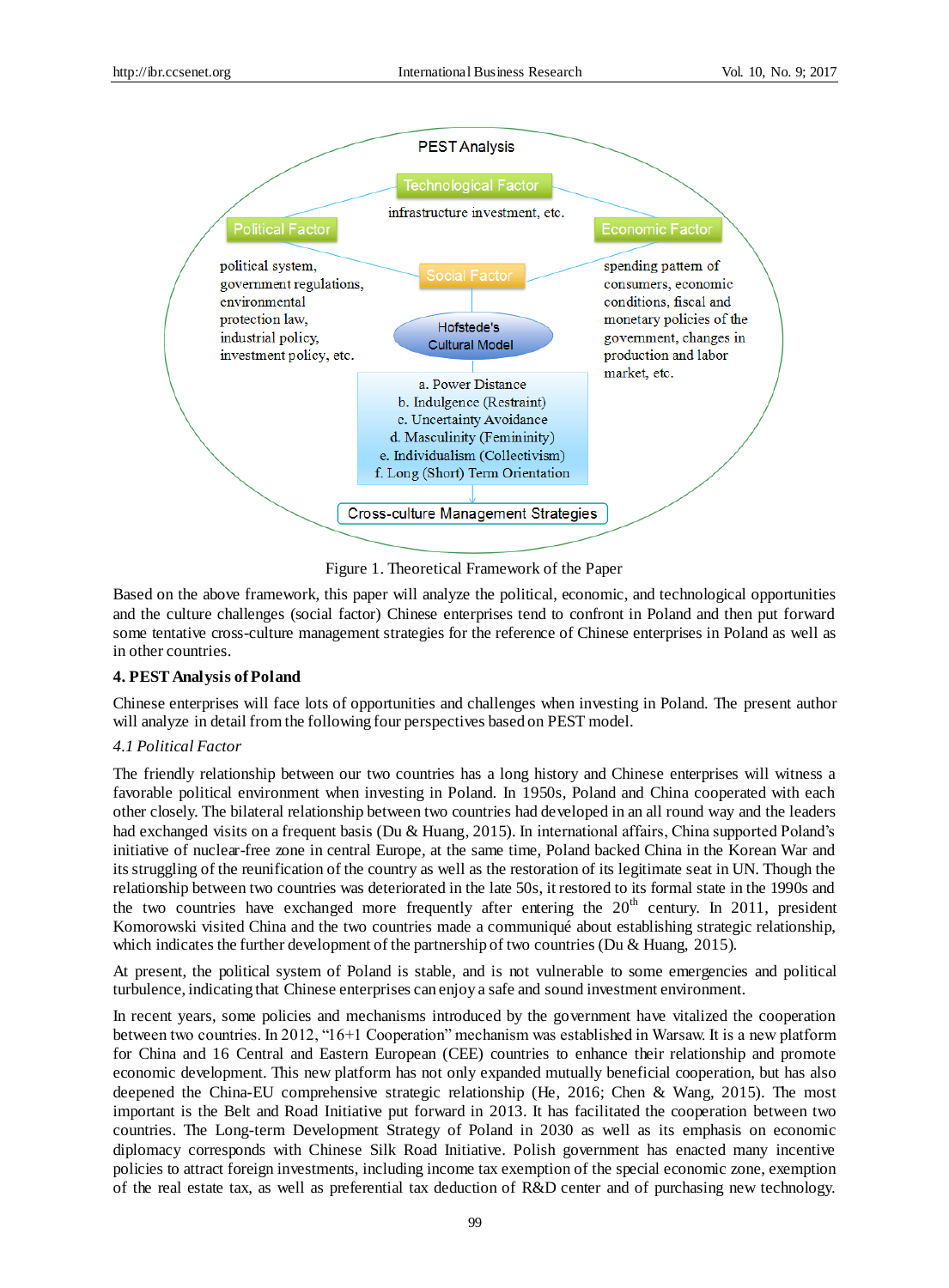Polish government has introduced other mechanisms to attract foreign direct investments, for example, it provides cash subsidies for the investors on the part of the nation and European Union. Besides, it supports new investments and creates new jobs, the subsidies of which can reach as much as fifty percent of the aggregate investments. Polish government, together with EU, has helped the foreign investors through continuous market liberalization, property privatization, infrastructure improvement and investment promotion projects (Du & Huang, 2015).

## *4.2 Economic Factor*

Poland has gone through ups and downs in its economic development, but after 20 years' economical and social structure reform, the overall economy has been improved and now it performs well, which is manifested in its high GDP growth rate, the improvement of flexibility of labor market, the decrease of unemployment rate, and the stabilized investment environment.

The favorable economic conditions in Poland can be illustrated exactly as follows:

 (1) The friendly relationship between China and Poland has greatly facilitated economic cooperation. In 2011, Poland and China has established Strategic Partnership and now it becomes the biggest trade partner of China in Central and Eastern Europe; China, at the same time, is Poland's biggest trade partner in Asia, all of which has demonstrated the sound development momentum between two countries and that Chinese enterprises are facing great opportunities of doing business with Poland.

 (2) The economy of Poland performs well. After the global financial crisis in 2008, the economy of Poland slowed down for a while, but the vigorous domestic need and low degree of openness ensured its economy to develop in a sustainable way, and thus ranking among the few European countries whose economy kept rising during the crisis. For this reason, Poland has won the reputation of "the China in Europe" (Du & Huang, 2015).

 (3) The investment environment in Poland is stable. It can be further analyzed from the following three perspectives. The anti-risk capability of the banking system is strong. It has been proved that Polish bank has strong resilience and needs no support from the country. Warsaw Stock Market is growing to be the leader of the area and the center of investment. During the past decade, the number of the listed companies has doubled and the daily turnover tripled. Actually, it is the biggest stock market in central and eastern Europe.  $\oslash$  The labor market of Poland is flexible and resilient. It results from the vast domestic market and proficient and relatively cheap labor force. Therefore, Poland has become one of the most attractive destinations of investment. According to the report of World Investment Anticipation Survey, Poland takes the lead in the Central and Eastern Europe. The quality of labor in Poland is relatively high (according to statistics of EIS, it is above the average level) and the labor cost is much lower than the west Europe countries and lower than its neighbor countries such as Czech Republic. Opolish enterprises pay much lower income tax, which is 19% and is the lowest in the whole EU (Du & Huang, 2015).

What's more, the implementation of the Belt and Road Initiative and the foundation of the Asian Infrastructure Investment Bank (AIIB) have contributed to the entry into Polish market. The advantageous geographical position of Poland is conductive for Chinese enterprises to invest and build up factories, or further explore the European market.

#### *4.3 Technological Factor*

The technological factor is mainly manifested in the infrastructure construction. Without advanced modern technologies, the convenient transportation among countries would be impossible.

The Belt and Road Initiative will give impetus to the construction of Poland as the transportation center of Central Europe and Western Europe. In April, 2013, the railway linked Chengdu with the city of Lodz in Poland was opened to traffic, which travels through Kazakhstan, Russia, and Belarus to end in Lodz, has greatly facilitated the trade and commerce between China and Europe (Du & Huang, 2015). This railway has actually become the starting point for Lodz to cooperate with other cities in China, and Chinese enterprises can also take advantage of the convenient transportation to seek more invest opportunities in Poland. With the opening of Chengdu-Lodz railway and Chongqing-Sinkiang-Duisburg railway, the time and distance of transporting have been greatly shortened and the cost deducted, which attracts lots of Poland's importers and provides access for Chinese enterprises to invest not only in Poland, but also in the neighboring countries (Ji, 2015). Except those established railways, there are many other ways of transportation remaining to be perfected. In the light of its national development strategy, Poland pays more attention to the infrastructure construction of highway, railway, airport, shipping and Internet, which is conductive to the investment in Poland. According to the mayor of Lodz, their city is planning to cooperate with China to construct a project of Through Freight Traffic, devoting to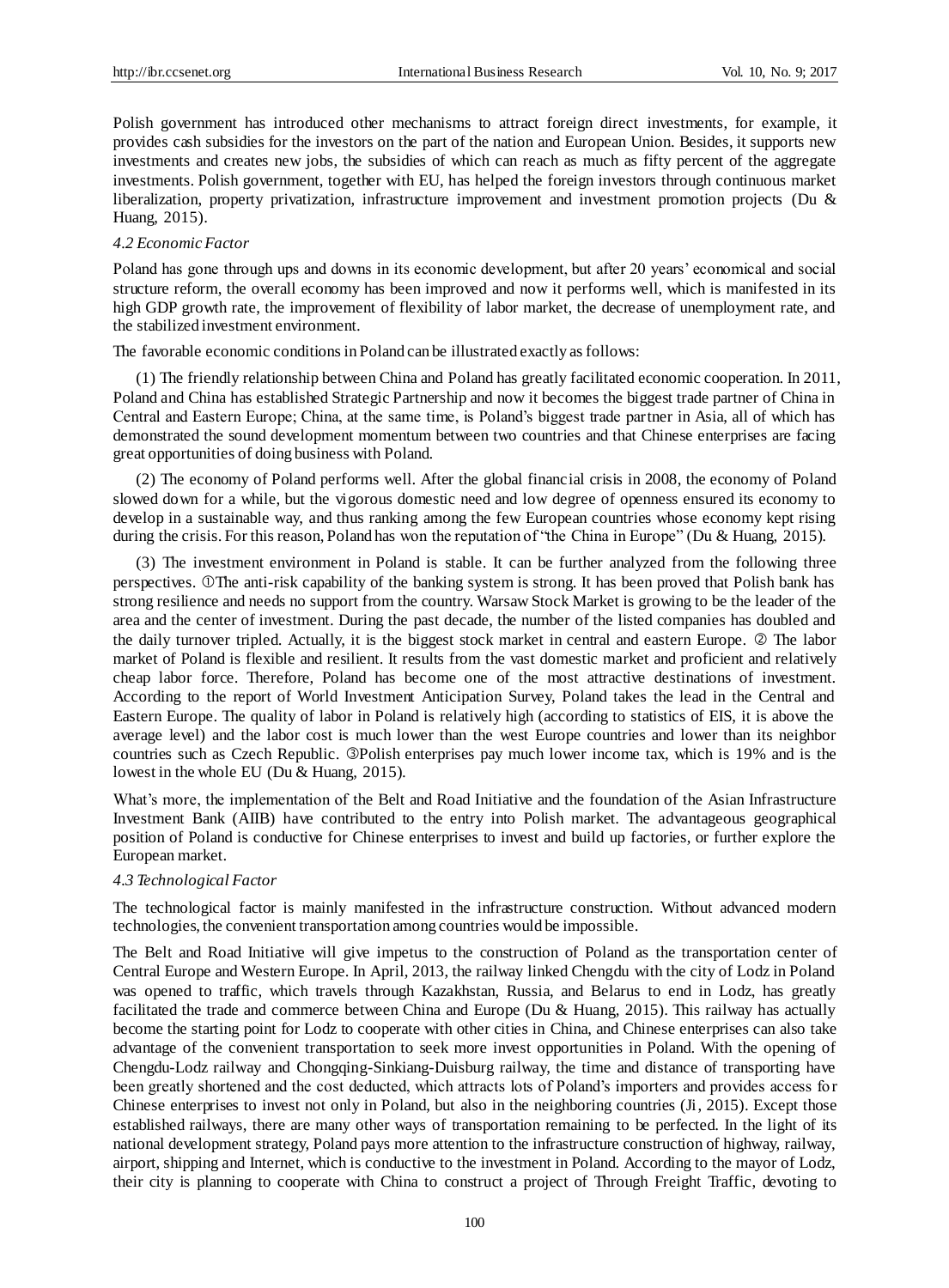establish a three-dimensional logistic network.

What's more, in the Budget of EU from 2014 to 2020, Poland is the biggest beneficiary. 82 billion euro of the Budget will be applied to scientific research, highway and railway construction as well as the public transportation amelioration (Wang, 2015).

In brief, the infrastructure construction in Poland backed by the government and EU will greatly facilitate Chinese enterprises' investment in Poland.

#### *4.4 Social Factor*

Poland, as a European Country, is subject to the influence of different customs, conventions, religions and social values when compared with China. So when Chinese enterprises invest in Poland, they are sure to confront culture conflicts, and the root cause of which is the value orientation. It is in this perspective that Chinese enterprises face the biggest challenge.

The value orientation of a culture can be explored through the lens of 6-dimension model constructed by Geert Hofstede. Hofstede's cultural scores provided a foundation for cross-cultural corporate training and international management courses in business and executive curricula; the indices not only aided generations of managers and practitioners working in international settings, but also have a profound impact in subsequent cross-culture research (Mladenović, 2017). The following bar chart is the comparison of the scores of Chinese value orientation and that of Poland. In the dimension of Power Distance, Masculinity and Indulgence, China and Poland are nearly the same, so the present study is conducted mainly from the following three perspectives.



Figure 2. The Comparison of Value Orientation of China and Poland

## 4.4.1 Individuality

The fundamental issue addressed by this dimension is the degree of independence a society maintains among its culture. From the chart, we can see that China is a collective society while Poland is an individualist society. This difference indicates that in cross-culture management, Chinese managers should respect the individuals, especially their privacy and freedom. The Polish culture houses a "contradiction": although highly individualist, the Polish need a hierarchy. This combination (high score on Power Distance and high score on Individualist) creates a specific "tension" in this culture, which makes the relationship so delicate but intense and fruitful once you manage it (Hofstede n.d.). Therefore, managers are advised to establish a second "level" of communication, having a personal contact with everybody in the structure, allowing to give the impression that "everybody is important" in the organization, although unequal (Hofstede n.d.).

## 4.4.2 Uncertainty Avoidance

In terms of Uncertainty Avoidance, China and Poland are quite different. Uncertainty Avoidance is defined as the extent to which the members of a culture feel threatened by ambiguous or unknown situations and have created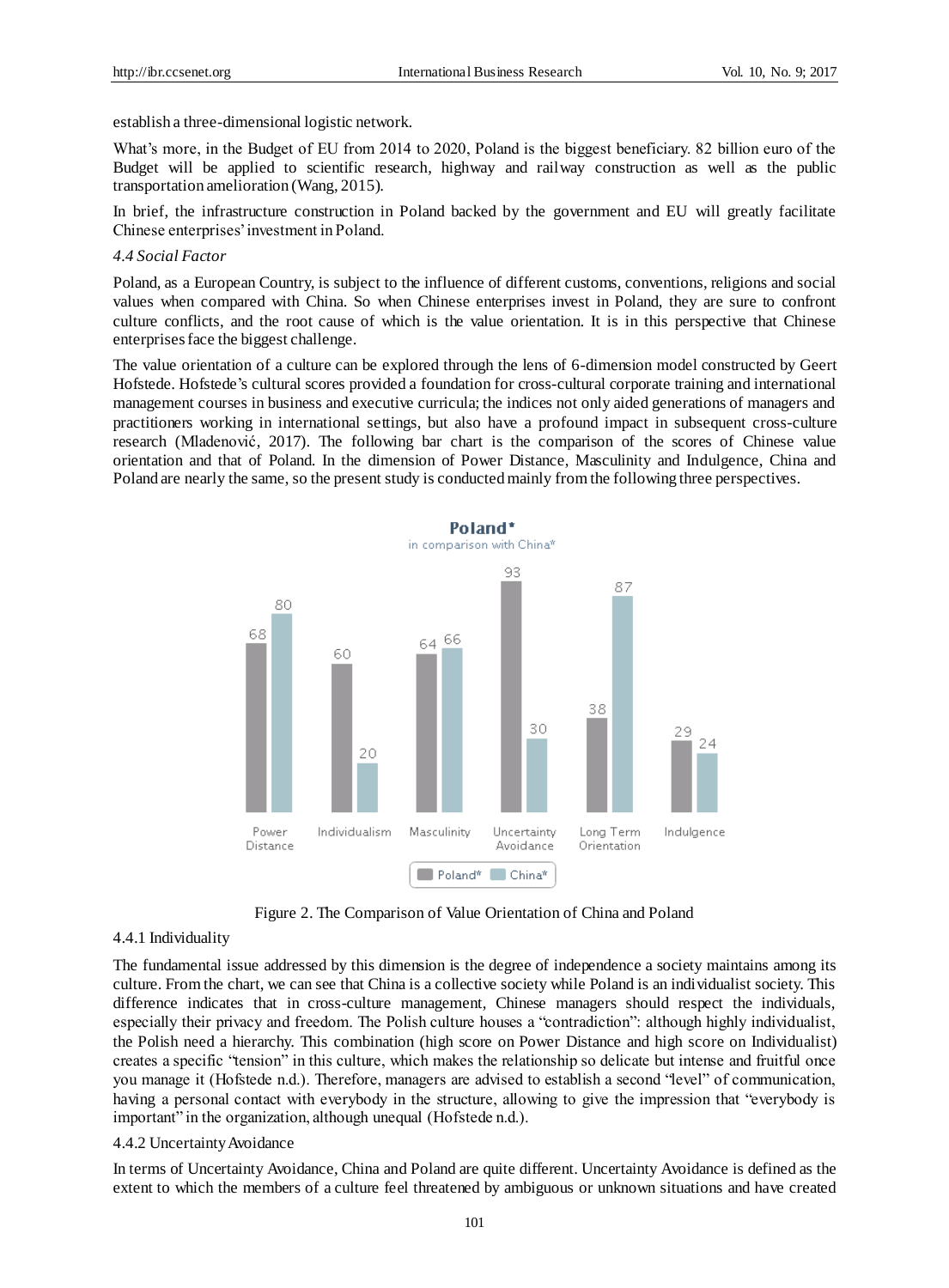beliefs and institutions that try to avoid these. In China, adherence to laws and rules may be flexible to suit the actual situation and pragmatism is a fact of life. The Chinese are comfortable with ambiguity and even the Chinese language is full of ambiguous meanings that can be difficult for Western people to follow (Hofstede n.d.). Polish people score 93 on this dimension, which indicates that they have a very high preference for avoiding uncertainty and maintaining rigid codes of belief and behavior. Polish people also have an emotional need for rules (even if the rules never seem to work) and time is so precious that they have an inner urge to be busy and work hard, so precision and punctuality are the norm, but innovation may be resisted and security is an important element in individual motivation.

As a result, when entering into Polish market or employing Polish workers, Chinese enterprises should pay special attention to the rules and disciplines of the company and respect individual's freedom. In the team management, internal rules and standards can be stipulated to avoid the uncertainty and ambiguity. What's more, the enterprises can invite a certain number of experts to establish the authority of the company (Gao, 2015).

## 4.4.3 Long Term Orientation

This dimension describes how every society has to maintain some links with its own past while dealing with the challenges of the present and future. Poland, scores low on this dimension, is a normative society, which prefers to maintain time-honored traditions and norms while viewing societal change with suspicion. They have a relatively small propensity to save for the future and a focus on achieving quick results. However, China, on the other hand, takes a more pragmatic approach. People believe that truth depends very much on situation, context and time. They show an ability to adapt traditions easily to changed conditions, a strong propensity to save and to invest and also the thriftiness and perseverance in achieving results (Hofstede n.d.).

In cross-culture management, Chinese enterprises can assign some short term programs to the Polish workers since if the project lasts too long a period, they may lose their patience and quit in the middle of the project. When making a decision, managers should synthesize the opinions from both Chinese party and the Polish party as two groups of people from different cultures may take a totally different perspective when viewing the same problem, the company can have different opinions confronted and finally come up with a more appropriate plan.

From the above PEST study on the investment environment in Poland, it is obvious that there are many favorable conditions there. Given the grand scheme of things, enterprises cannot change the political, economic and technological factors, but they can enhance their intercultural communication competence. Chinese enterprises can enjoy the supporting policies enacted by the governments and benefit from the opportunities brought by the advanced technologies; however, in order to be successful in the investment, Chinese enterprises should attach greater importance to the different cultures of our two countries and formulate concrete cross-culture management strategies. Therefore, in the following part this writing will propose some tentative strategies based on the previous study of cross-culture management.

## **5. Cross-culture Management Strategies**

In cross-culture management, conflicts can frequently rear their heads since people's behaviors are greatly influenced by the culture and values deeply rooted in their mind. Therefore, when entering into the Polish market, Chinese enterprises should effectively tackle the problems caused by culture shock and culture conflicts. There are some tentative strategies for the reference of Chinese enterprises.

## *5.1 Investigating the Local Markets and Identifying the Culture Differences*

It is widely acknowledged that culture conflicts are caused by culture diversity. So in cross-culture management, it is imperative to identify the culture differences in the target country. Poland, a European country, as has analyzed above, has different customs and values when compared with an Asian country as China. So, when Chinese enterprises enter into Polish market, managers should do some research on the local culture. Only by identifying the existing culture differences can we be poised to seek the common grounds and make specified strategies. To identify the culture differences has two shades of meanings: first is to understand how the culture of the host country (Poland) will affect the local employees' behavior; second is to understand how the culture of the home country (China) will influence its designated managers to the host country. So, it is not enough to know its own culture. Only by equipping oneself with full knowledge of both the host country and the target country can it be possible to response to the cultural diversity proficiently and effectively.

Culture diversity falls into three types: different basic values, different living habits and different professional knowledge. The basic values of the local people are hard to change; differences on living habits can be alleviated through cultural exchanges, though it takes time; differences incurred by management styles and management skills can be overcome by learning from each other, which is quite easy (Guan, 2012).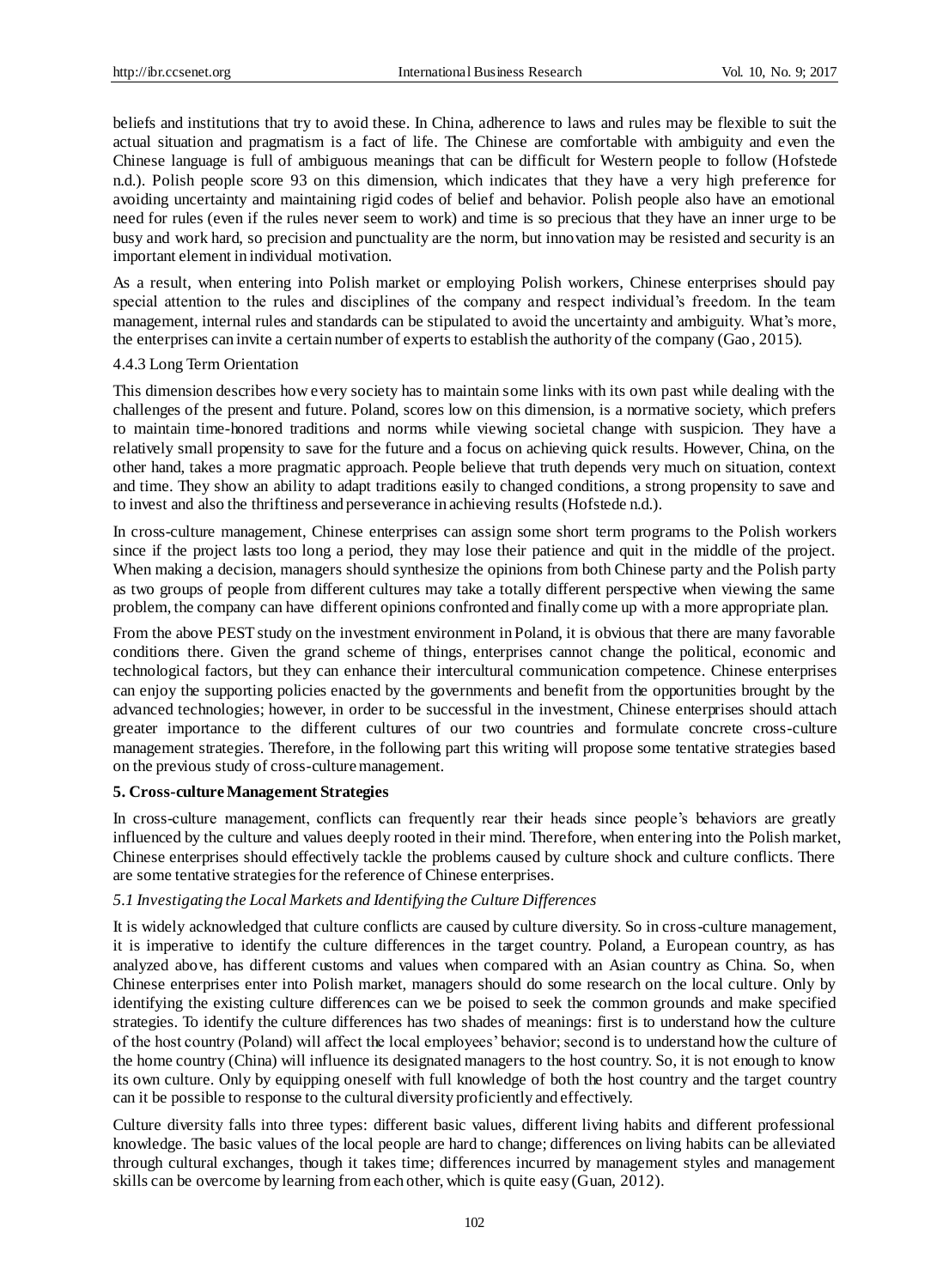Whatsoever, only by identifying the existing culture differences can it be possible for us to take pertinent managerial measures.

# *5.2 Cultivating Intercultural Communication Competence of the Cross-culture Employees*

Cultivation here means that the company should cultivate the intercultural communication competence of the employees. The most direct and efficient way of cultivating such kind of competence is to conduct intercultural training. On one hand, the company can expose their employees to the values, ethics, customs as well as the regulations of the foreign cultures so as to enhance their understanding of the other culture and improve the culture sensitivity. As a result, employees will understand the differences and respect the differences, minimizing the culture conflicts and enhancing the problem-solving ability so as to create a harmonious interrelationship; on the other hand, the training programs can develop employees' observation ability as well as face-to-face communicative competence, making it possible for them to learn and understand exotic culture in the daily business environment (Gao, 2015). What's more, the intercultural training can convey the corporate culture to the employees, thus making the company more cohesive and employees more loyal and kindling the enthusiasm as well as the belongingness of them.

The major contents of intercultural training include cultural sensitivity, foreign cultural knowledge, language competence, cross culture communicating skills and cross culture conflict management (Guan, 2012). Language Training is of great importance to the direct communication of the employees. Through the training of language skills and related cultures, the barriers will be removed and communication will be smoother. Nowadays, the culture sensitivity training is gaining more and more importance, the goal of which is to improve people's resilience and adaptability to different cultures. The concrete measures taken are to assemble employees with different culture background to have a specific culture training, field study, situational dialogue as well as role plays, etc. so as to break the cultural barriers and shake off the bondage of roles.

## *5.3 Acculturating to the Local Society and Making Innovation Based on Culture Fusion*

When communicating with another culture, a feasible principle is to "think globally and act locally". In terms of design philosophy, organizational structure, strategies making and motivation system, the company should fully consider the culture background of the local people and enact diversified policies to penetrate the market and improve their degrees of satisfaction. When facing the culture conflicts, managers should respect the host culture rather than criticizing it without discrimination or even impose the home culture upon them.

The diversified culture, if well used, can generate enormous benefits to the whole company. During the process of management, managers could employ the positive factors of different cultures and encourage different ide as and opinions of employees so as to make the decision making process more democratic and the decision itself more scientific. To some extent, acculturation entails the meaning of glocalization, which is a compound word of globalization and localization. According to Kraidy, glocalization refers to a new cultural hybrid and change of norms and practices aimed at adjusting to local mindsets. It is important because it is prevailing in contemporary society and only when adaptation to foreignness is successful can glocalization become successful (Dou, 2012). Acculturation does not mean discarding the home culture, it means that a sort of balance or compromise should be explored between two cultures, seeking common grounds while reserving differences.

Based on acculturation, the enterprises can take advantage of this bi-cultural background to cultivate its distinctive corporate culture and establish a communication mechanism, thus creating an enabling environment inside the company. In order to be well received in the host market, managers should be acculturated and glocalized to the host culture and give full play to its advantage of bi-cultural background.

## **6. Conclusion**

After analyzing the potential opportunities and challenges Chinese enterprises tend to confront in Poland based on PEST model and Hofstede's culture dimensions, this writing gets the following findings:

 (1) The Belt and Road Initiative has provided a great opportunity for Chinese enterprises to seek investments in Poland and there are many favorable and available conditions in both countries. Politically, the friendly relationship between our two countries and the relevant policies introduced by the governments will greatly facilitate the investments. Economically, the stable domestic market and sound economic performance in Poland provides an enabling environment for investments. Technologically, the infrastructure construction backed up by advanced technologies makes the exchanges more convenient.

 (2) Though there are many opportunities, the challenges cannot be overlooked. Poland, as a European Country, is different from China in customs, conventions, religions and social values which should be taken into account. For instance, Poland is an individualist society with high Uncertainty Avoidance and Short Term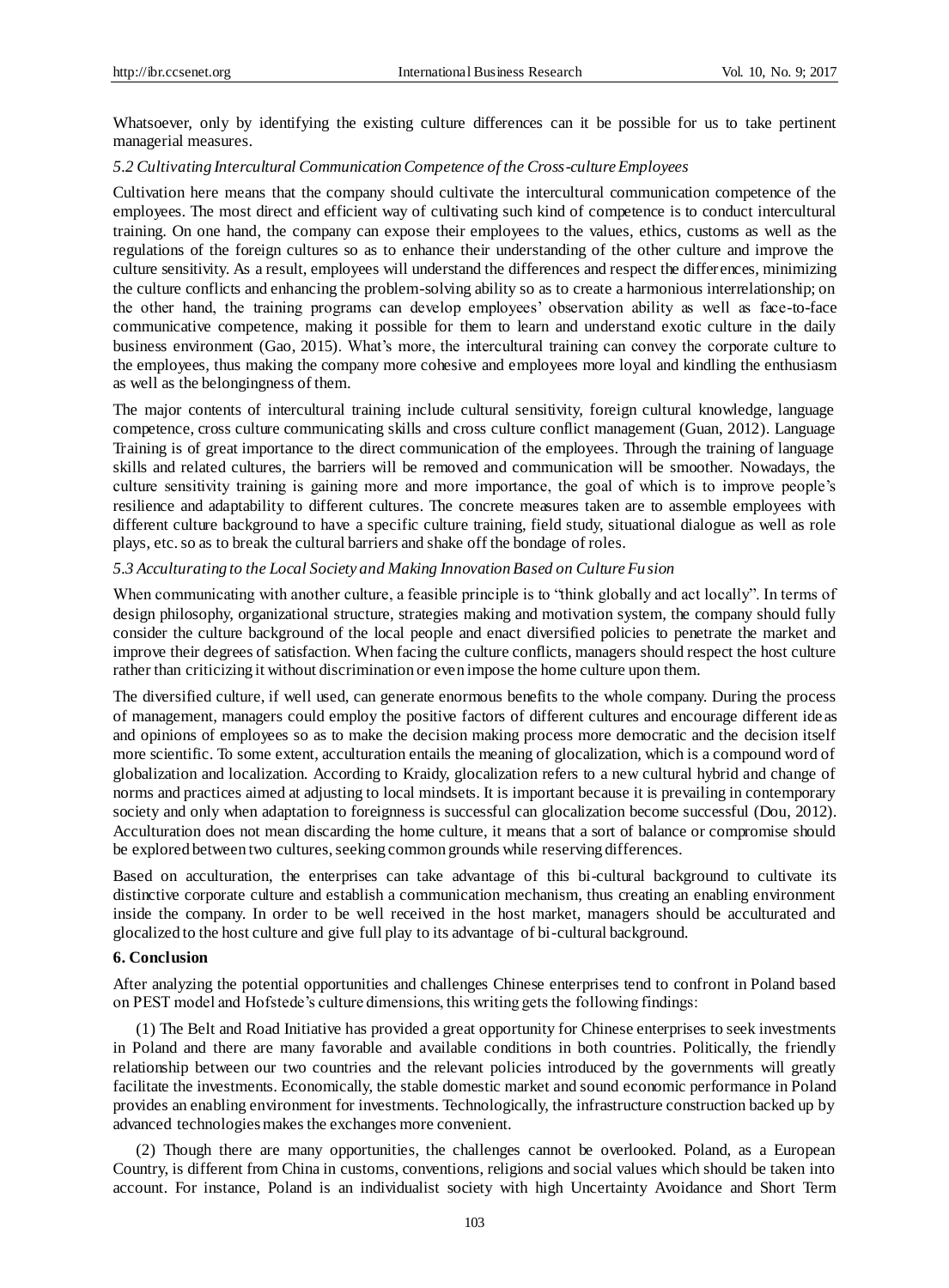Orientation, according to which internal rules and standards can be stipulated to avoid the uncertainty and ambiguity. So in the cross culture investments, Chinese enterprises should pay much attention to those cultural differences and come up with feasible coping strategies.

Based on the above findings, this writing supplies the following tentative cross-culture management strategies which are referential for Chinese enterprises in other countries:

- (1) Investigating the local markets and identifying the culture differences;
- (2) Cultivating intercultural communication competence of the cross-culture employees;
- (3) Acculturating to the local society and making innovation based on culture fusion.

To put it briefly, when seeking investments in Poland, Chinese enterprises should take full advantage of the favorable political, economical, and technological conditions on one hand and face the cultural challenges in a prudent and targeted way on the other. Only by managing different cultures efficiently can Chinese enterprises get out of the culture dilemma and maximize their profits.

## **References**

Chen, B., & Wang, F. (2015, May 29). Poland Expecting to be the Biggest Strategic Partner under OBOR. *Chongqing Daily*. Retrieved from:

http://cqrbepaper.cqnews.net/cqrb/html/2015-05/29/content\_1840121.htm

- Dou, W. L. (2012). *Introduction to Intercultural Communication*. Beijing: University of International Business and Economics Press.
- Du, Y. Y., & Huang, J. H. (2015, May 29). An analysis of Political Risks of OBOR Investment in Poland. *China. org*. Retrieved from: http://opinion.china.com.cn/opinion\_12\_130912.html
- Feng, M., Ma, H. B., & Song, C. P. (2015) Cultural Dimensions Theory and Cultural Intelligence Theory—Double Swords for Cross-cultural Management. *Journal of SUIBE, 22,* 49-57.
- Feng, N. X. (2008). Introduction to Hofstede and the Culture Dimensions. *International Business, 1,* 37-41. https://doi.org/10.1016/j.ibusrev.2008.02.007
- Gao, C., & Ma, C. Z . (2015). The Cross-culture Management of Chinese Enterprises Going out in One Belt and One Road Strategy. *Human Resources Development of China*, *19,* 14-18.
- Gu, Y. (2011). *A Study on Cross-cultural Management of Multinational Enterprises—based on Coco Cola Company of China* . MA. Xi'an International Studies University, Xi'an, China.
- Guan, X. L., & Luo, L. J. (2012). *The Management and Administration of Multinational Corporations.* Beijing: Renmin University of China Press.
- He, S. (2016, April 25 ). Poland's FM: OBOR Provides the Most Promising Platform for EU-China Cooperation. *China. org*. Retrieved from: http://news.china.com.cn/2016-04/25/content\_38320358.htm
- Hofestede Cultural Dimension. (2015, May 21). Retrieved from: http://geert-hofstede.com/poland.html
- Ji, P. J. (2015, June 24). Poland Take a Ride on OBOR. *China Daily*. Retrieved from: http://paper.people.com.cn/rmrb/html/2015-06/24/nw.D110000renmrb\_20150624\_3-03.htm
- Jiang, B. (2009). *Research on Development Strategy of Sunvim Group*. MA. Qingdao University of Science and Technology, Qingdao, China.
- Li, Y. L. (2006). Intercultural Shock and Inter-Cultural Management*. Scientific Socialism*, *2,* 70-73.
- Mladenović, S. S., Mladenović, I., Milovančević, M., & Aleksandra, T. K. (2017). Cross-cultural dimensions influence on business internationalization by soft computing technique. *Computers in Human Behavior*, *75,*  865-869. https://doi.org/10.1016/j.chb.2017.06.035
- Sun, C. R., & Liu, Y. Y. (2017) One Belt One Road Initiatives and the Export Growth of China to the Related Countries. *Journal of International Trade, 2,* 83-96.
- Tang, Y. Z., & Lu, W. (2005). Cross-cultural Management Research and Enlightenment in Foreign Countries. *Management Frontier*, *5,* 25-28.
- Wang, L. N. (2015, July 6). Connecting with Poland Through OBOR, *Financial Magazine*. Retrieved from: http://magazine.caijing.com.cn/20150706/3919570.shtml
- Wei, Q. (2015, June 19). Poland Responding to China's the Belt and Road Initiative. *China News*. Retrieved